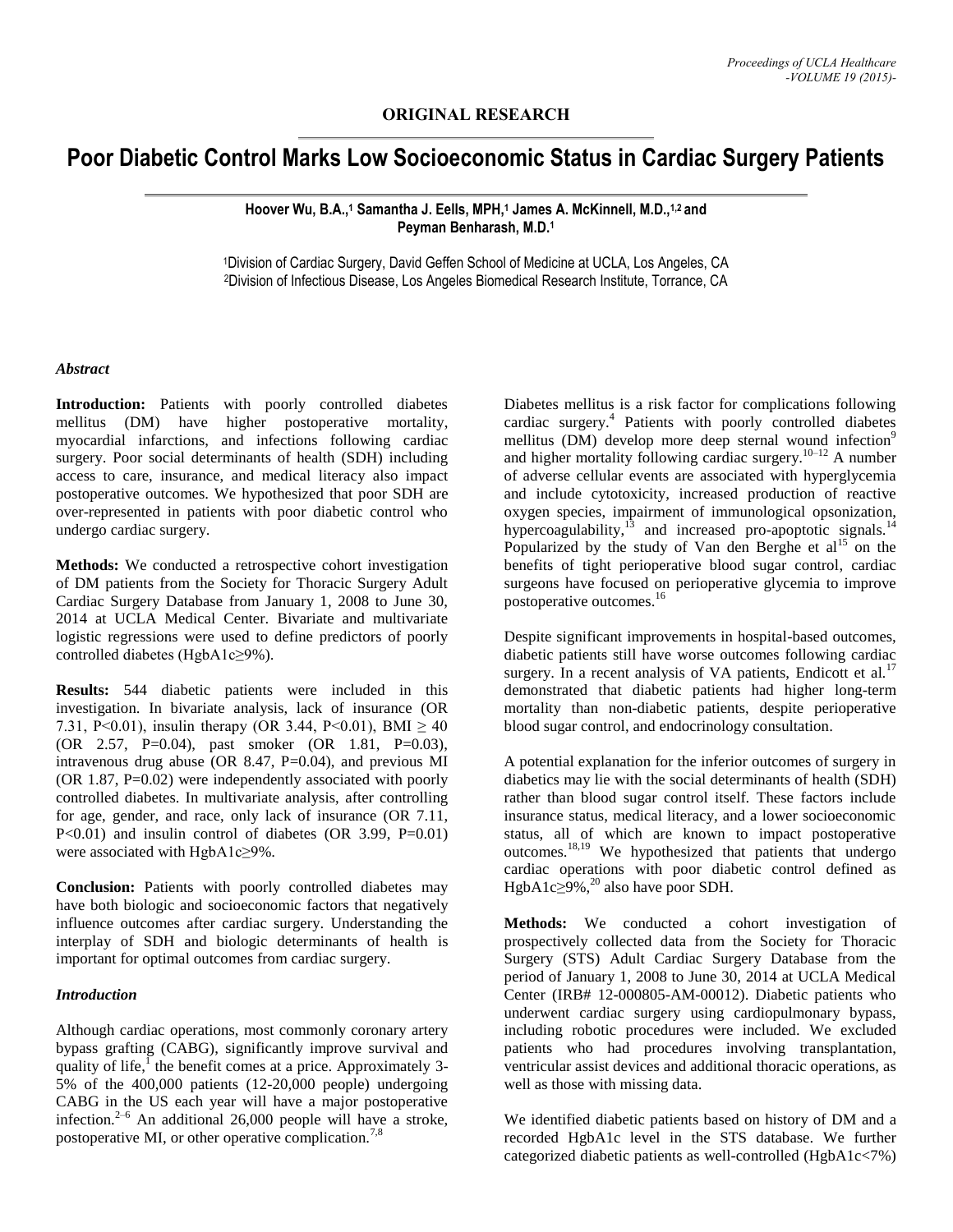or poorly-controlled (HgbA1c≥9%) based on previous recommendations in the literature. <sup>20</sup> Sociodemographic variables included gender, race, and insurance status. Race was defined as Caucasian, Black, Hispanic, or other based on patient report. Insurance status was categorized as Medicare, Medicaid, Private, and none. Diabetes treatment was defined as none, oral, or insulin based on the regimen that was prescribed or used. We had no measure of medication adherence or efficacy. Other categorical variables included other comorbidities and clinical status listed in **Table 1**.

Our primary outcome was diabetes control with HgbA1c of  $\langle 7\% \text{ and } 29\% \rangle$ . We used STATA/SPSS to build our bivariate and multivariate logistic regression models to define predictors of poorly controlled diabetes. Bivariate analyses were performed to determine odds ratios, 95% confidence intervals, and associated p-values. All variables with a p-value ≤0.20 in the bivariate analysis were included in a multivariable analysis. Manual backwards elimination was performed using the Likelihood Ratio test to find the best model of predictors associated with poorly controlled diabetes. Models were examined for goodness of fit using the Hosmer-Lemeshow statistic. All variables were considered significant at the  $\alpha$  = 0.05 level.

**Results:** During the study period a total of 3,800 patients underwent cardiac surgery at our institution, 745 diabetic patients were identified, and 544 met study inclusion criteria. Within our cohort, 477 patients had HgbA1c<7% and 67 had HgbA1c≥9%. Most patients were male, Caucasian, and had private insurance in both groups. Bivariate analysis identified lack of insurance (OR 7.31,  $P<0.01$ ), insulin therapy for DM (OR 3.44, P<0.01), BMI  $\geq$  40 (OR 2.57, P=0.04), past/recent smoking (OR 1.81, P=0.03), intravenous drug abuse (OR 8.47, P=0.04), and previous MI (OR 1.87, P=0.02) to be independent risk factors associated with poorly controlled DM (**Table 1**). Using multivariate analysis to control for confounding variables, lack of insurance  $(OR 7.11, P<0.01)$ , and insulin therapy  $(OR\ 3.99, P=0.01)$  were the only factors independently associated with poorly controlled DM (**Table 2**).

**Discussion:** DM is a significant medical burden growing in the United States: <sup>21</sup> 29.1 million people are currently diabetic in the  $U.S.,<sup>22</sup>$  and although emphasis has been placed on glycemic control, only an estimated 58.8% are wellcontrolled. $^{23}$  We hypothesized that poor diabetic control was a marker of adverse SDH in cardiac surgery patients. We found that poorly controlled diabetes was associated with prior MI, smoking, IV drug abuse, and obesity. These biologic factors can have profound implications for outcomes in our cohort. However, our research confirms our hypothesis that this biologically vulnerable population also suffers from poor SDH that are likely contributing to inferior outcomes.18,19 Our results are of importance because ensuring optimal outcomes in this vulnerable population may require coordinated care that may not be possible without addressing issues associated with poor SDH.

Our multivariable model identified adverse SDH in poorly controlled DM undergoing cardiac surgery. Poorly controlled diabetic patients were less likely to have adequate medical insurance. $24$  Lack of insurance is an important factor in postoperative recovery from cardiac surgery, particularly as insurance status may impact access to specialist endocrinology, wound care, and rehabilitation services.<sup>19,25</sup> In our sample, insulin therapy was independently associated with increased HgbA1c. Failure to achieve adequate diabetic control despite insulin therapy suggests limited medication compliance and poor health literacy, which both impact outcomes following cardiac surgery. $^{24,25}$ 

Our study was limited in being a single center, retrospective investigation. In addition to the traditional limitations of such a design, we were unable to directly measure health literacy, availability of specialist care, and economic status. These data are not readily available in the STS datasets. 19,26 Future studies will need prospective assessment or additional adjustment for confounding variables.

Since access to healthcare in the U.S. is not uniform and is highly correlated to socioeconomic status, health systems should consider the social determinants of health in addition to established perioperative risk factors. Our research provides potential insight into the reasons for inferior outcomes in diabetics following cardiac surgery*.* <sup>17</sup> Understanding SDH has had great impact in other medical areas<sup>27</sup> and deserves further investigation in surgical patients.

**Acknowledgement:** This research was supported by NIH/National Center for Advancing Translational Science (NCATS) UCLA CTSI Grant Number TL1TR000121. JM received support from the NIH/NCRR/NCATS UCLA CTSI Grant Number KL2TR000122.

**Disclosure:** The authors report no proprietary or commercial interest in any product mentioned or concept discussed in this article.

### *Figures and Tables*

Figure 1.Bivariate Analysis of OR of HgbA1c≥9%

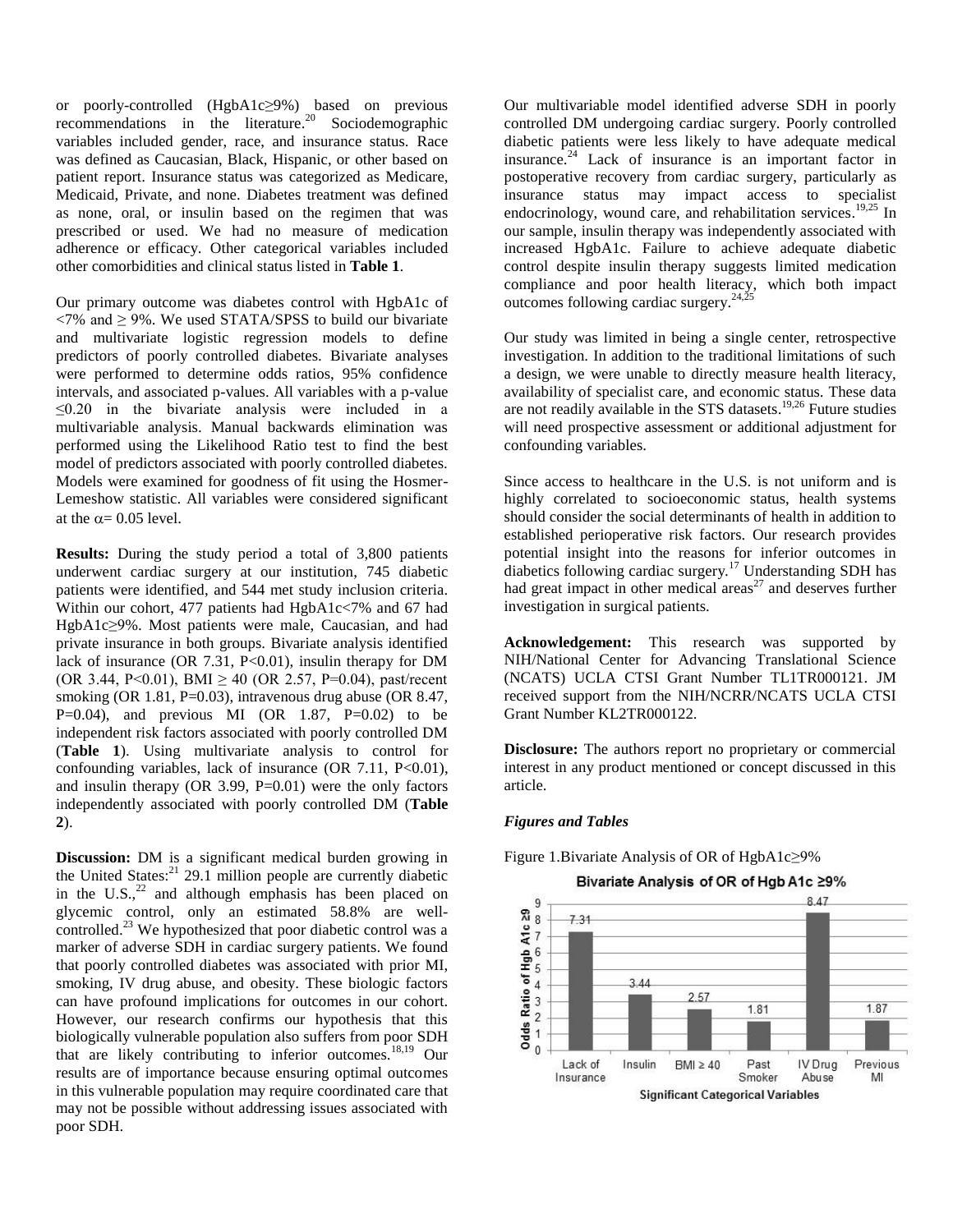

**Figure 2.** Multivariate Analysis of OR of HgbA1c≥9%

**Table 1.** Bivariate analysis of 544 patients with diabetes mellitus with HgbA1c<7%or HgbA1c ≥9%

| Table 1. 745 diabetic patients, bivariate analysis of 544 patients with diabetes mellitus with HgbA1c<7%or HgbA1c≥9%**<br>7sHgbA1c<9                                           |                     |                             |                            |                                            |              |  |
|--------------------------------------------------------------------------------------------------------------------------------------------------------------------------------|---------------------|-----------------------------|----------------------------|--------------------------------------------|--------------|--|
| Variable                                                                                                                                                                       | n (%)<br>$(n=201)$  | HabA1c<7 n (%)<br>$(n=477)$ | HabA1c≥9 n (%)<br>$(n=67)$ | Simple Logistic Regression<br>OR* (95% CI) | P-value      |  |
| Age, y                                                                                                                                                                         |                     |                             |                            |                                            |              |  |
| Mean + SD (Median)                                                                                                                                                             | $63 + 11(63)$       | $65 + 12(66)$               | $60 + 11(60)$              | $0.97(0.95-99)$                            | 0.002        |  |
| Gender                                                                                                                                                                         |                     |                             |                            |                                            |              |  |
| Male                                                                                                                                                                           | 137 (68)            | 329 (69)                    | 52 (77)                    | Reference                                  |              |  |
| Female                                                                                                                                                                         | 63(31)              | 145 (31)                    | 15 (22)                    | $0.65(0.36-1.20)$                          | 0.17         |  |
| Race/Ethnicity                                                                                                                                                                 |                     |                             |                            |                                            |              |  |
| Caucasian                                                                                                                                                                      | 122 (60)            | 246 (55)                    | 33 (52)                    | Reference                                  |              |  |
| Black                                                                                                                                                                          | 15(7)               | 30(7)                       | 6(9)<br>16 (25)            | 1.49 (0.58-3.85)<br>1.55 (0.81-2.97)       | 0.41<br>0.19 |  |
| Hispanic<br>Other                                                                                                                                                              | 29(14)<br>40 (20)   | 77 (17)<br>96 (22)          | 9(14)                      | $0.70(0.32 - 1.52)$                        | 0.36         |  |
| Payor                                                                                                                                                                          |                     |                             |                            |                                            |              |  |
| Medicare                                                                                                                                                                       | 110 (54)            | 21(6)                       | 1(3)                       | Reference                                  |              |  |
| Medicaid                                                                                                                                                                       | 12(6)               | 25(7)                       | 1(3)                       | $0.29(0.04-2.03)$                          | 0.24         |  |
| Private                                                                                                                                                                        | 113 (46)            | 289 (85)                    | 32 (80)                    | $0.81(0.36 - 1.06)$                        | 0.52         |  |
| None                                                                                                                                                                           | 8(4)                | 6(2)                        | 6(15)                      | 7.31 (2.01-25.4)                           | 0.002        |  |
| Diabetes Therapy                                                                                                                                                               |                     |                             |                            |                                            |              |  |
| None/Diet<br>Oral                                                                                                                                                              | 15(7)<br>78 (39)    | 99 (22)<br>206 (46)         | 7(11)                      | Reference<br>1.37 (0.56-3.36)              | 0.49         |  |
| Insulin                                                                                                                                                                        | 101 (50)            | 148 (33)                    | 20 (32)<br>36 (57)         | 3.44 (1.47-8.04)                           | 0.004        |  |
| <b>Admit Source</b>                                                                                                                                                            |                     |                             |                            |                                            |              |  |
| Elective                                                                                                                                                                       | 43 (21)             | 125 (69)                    | 13(57)                     | Reference                                  |              |  |
| <b>Emergency Dept.</b>                                                                                                                                                         | 9(4)                | 23(13)                      | 6(26)                      | 2.51 (0.86-7.27)                           | 0.09         |  |
| <b>Transfer ACF</b>                                                                                                                                                            | 10(5)               | 25(14)                      | 4(17)                      | $1.54(0.46-5.11)$                          | 0.48         |  |
| Other                                                                                                                                                                          | 0(0)                | 8(4)                        | 0(0)                       |                                            | 0.98         |  |
| BMI (kg/m <sup>-</sup> )                                                                                                                                                       |                     |                             |                            |                                            |              |  |
| < 30<br>30 <bmi<40< td=""><td>130 (65)<br/>55 (27)</td><td>331 (69)<br/>125 (26)</td><td>43 (64)<br/>17(25)</td><td>Reference<br/>1.05 (0.58-1.90)</td><td>0.88</td></bmi<40<> | 130 (65)<br>55 (27) | 331 (69)<br>125 (26)        | 43 (64)<br>17(25)          | Reference<br>1.05 (0.58-1.90)              | 0.88         |  |
| $>= 40$                                                                                                                                                                        | 16(8)               | 21(4)                       | 7(10)                      | 2.57 (1.04-6.39)                           | 0.04         |  |
| Past Smoker                                                                                                                                                                    | 43 (21)             | 116 (25)                    | 24 (38)                    | 1.81 (1.05-3.14)                           | 0.03         |  |
| <b>FHCAD</b>                                                                                                                                                                   | 70 (34)             | 133 (30)                    | 19 (31)                    | $1.04(0.58-1.85)$                          | 0.89         |  |
| Alcohol                                                                                                                                                                        |                     |                             |                            |                                            |              |  |
| <= 1 drink/week                                                                                                                                                                | 51 (25)             | 135 (96)                    | 15(94)                     | Reference                                  |              |  |
| 2-7 drinks/week                                                                                                                                                                | 0(0)                | 4(3)                        | 1(6)                       | $2.25(0.23-21.5)$                          | 0.48         |  |
| >=8 drinks/week                                                                                                                                                                | O(0)                | 2(1)                        | 0(0)                       |                                            | 0.09         |  |
| <b>IV Drug Abuse</b>                                                                                                                                                           | 0(0)                | 2(1)                        | 2(11)                      | 8.47 (1.12-64.1)                           | 0.04         |  |
| Dyslipidemia                                                                                                                                                                   | 147 (73)            | 349 (75)                    | 51 (79)                    | 1.22 (0.65-2.29)                           | 0.53         |  |
| Dialysis                                                                                                                                                                       | 21(10)              | 67(15)                      | 6(10)                      | $0.61(0.25 - 1.47)$                        | 0.27         |  |
| Hypertension                                                                                                                                                                   | 168 (84)            | 387 (82)                    | 56 (85)                    | 1.23 (0.60-2.51)                           | 0.57         |  |
| <b>PVD</b>                                                                                                                                                                     | 18(9)               | 60 (14)                     | 5(8)                       | $0.56(0.22 - 1.46)$                        | 0.23         |  |
| CVD                                                                                                                                                                            | 31(15)              | 58 (13)                     | 8(13)                      | 1.00 (0.45-2.20)                           | 0.99         |  |
| Immune Suppression                                                                                                                                                             | 28(14)              | 70 (16)                     | 9(15)                      | $0.90(0.42 - 1.91)$                        | 0.78         |  |
| Liver Disease                                                                                                                                                                  | 5(2)                | 9(6)                        | 1(5)                       | $0.88(0.10-7.38)$                          | 0.91         |  |
| PCI                                                                                                                                                                            | 98 (49)             | 236 (52)                    | 33 (52)                    | $0.99(0.59 - 1.67)$                        | 0.98         |  |
| Previous MI                                                                                                                                                                    | 77 (38)             | 130 (29)                    | 27(43)                     | 1.87 (1.09-3.21)                           | 0.02         |  |
| CHF                                                                                                                                                                            | 105 (52)            | 258 (55)                    | 41 (62)                    | 1.32 (0.78-2.24)                           | 0.30         |  |
| Cardiogenic Shock<br>Status                                                                                                                                                    | 4(2)                | 20(5)                       | 3(5)                       | 1.05 (0.30-3.66)                           | 0.93         |  |
| Elective                                                                                                                                                                       | 98 (49)             | 250 (53)                    | 29(44)                     | Reference                                  |              |  |
| Urgent                                                                                                                                                                         | 97(48)              | 198 (42)                    | 33 (50)                    | $1.44(0.84-2.44)$                          | 0.18<br>0.44 |  |
| Emergent<br>*OR, Odds Ratio, CI, Confidence Interval, ACF, Acute Care Facility, BMI, Body Mass Index, FHCAD, Family History of Coronary Artery                                 | 3(1)                | 22(5)                       | 4(6)                       | 1.57 (0.50-4.86)                           |              |  |

Unity ours hadio, i.e., commente mentwar, ACP, Route Cate Facility, EWI, Body Wass Trues, PHOM, Farmly History of Countriers Price Discussions of the Discussion of Discussion of Discussion of Discussion of Discussion of Di presented. Diabetic patients 7sHgbA1c<9 were not included in bivariate analysis.

**Table 2.** Multivariable Logistic Regression analysis of 544 patients with diabetes mellitus with HgbA1c<7% or HgbA1c≥9%

| Table 2. Multivariable Logistic Regression      |
|-------------------------------------------------|
| analysis of 544 patients with diabetes mellitus |
| with $HgbA1c<7%$ or $HgbA1c>9%$                 |
| Multivariate                                    |

| Variable        | Multivariate<br><b>Logistic Regression</b><br>$OR* (95% CI)$ | P-Value |  |  |  |  |
|-----------------|--------------------------------------------------------------|---------|--|--|--|--|
| Pavor           |                                                              |         |  |  |  |  |
| Medicare        | Reference                                                    |         |  |  |  |  |
| Medicaid        | $0.34(0.04 - 2.83)$                                          | 0.32    |  |  |  |  |
| Private         | $0.79(0.39-1.61)$                                            | 0.52    |  |  |  |  |
| None            | $7.11(1.68-30.02)$                                           | 0.008   |  |  |  |  |
| <b>Diabetes</b> |                                                              |         |  |  |  |  |
| Therapy         |                                                              |         |  |  |  |  |
| None/Diet       | Reference                                                    |         |  |  |  |  |
| Oral            | $2.33(0.78-6.93)$                                            | 0.13    |  |  |  |  |
| Insulin         | 3.99 (1.40-11.4)                                             | 0.01    |  |  |  |  |
| Past Smoker     | 1.92 (0.97-3.77)                                             | 0.06    |  |  |  |  |

\*OR, Odds Ratio, CI, Confidence Interval,

\*\* Analysis controls for age, gender and race/ethnicity

### **REFERENCES**

- 1. **Farkouh ME, Domanski M, Sleeper LA, Siami FS, Dangas G, Mack M, Yang M, Cohen DJ, Rosenberg Y, Solomon SD, Desai AS, Gersh BJ, Magnuson EA, Lansky A, Boineau R, Weinberger J, Ramanathan K, Sousa JE, Rankin J, Bhargava B, Buse J, Hueb W, Smith CR, Muratov V, Bansilal S, King S 3rd, Bertrand M, Fuster V; FREEDOM Trial Investigators.** Strategies for multivessel revascularization in patients with diabetes. *N Engl J Med*. 2012 Dec 20;367(25):2375-84. doi: 10.1056/NEJMoa1211585. Epub 2012 Nov 4. PubMed PMID: 23121323.
- 2. **Magovern JA, Sakert T, Magovern GJ, Benckart DH, Burkholder JA, Liebler GA, Magovern GJ Sr.** A model that predicts morbidity and mortality after coronary artery bypass graft surgery. *J Am Coll Cardiol*. 1996 Nov 1;28(5):1147-53. PubMed PMID: 8890808.
- 3. **Estafanous FG, Loop FD, Higgins TL, Tekyi-Mensah S, Lytle BW, Cosgrove DM 3rd, Roberts-Brown M, Starr NJ**. Increased risk and decreased morbidity of coronary artery bypass grafting between 1986 and 1994. *Ann Thorac Surg*. 1998 Feb;65(2):383-9. PubMed PMID: 9485233.
- 4. **Fowler VG Jr, O'Brien SM, Muhlbaier LH, Corey GR, Ferguson TB, Peterson ED.** Clinical predictors of major infections after cardiac surgery. *Circulation*. 2005 Aug 30;112(9 Suppl):I358-65. PubMed PMID: 16159846.
- 5. **Edwards JR, Peterson KD, Mu Y, Banerjee S, Allen-Bridson K, Morrell G, Dudeck MA, Pollock DA, Horan TC**. National Healthcare Safety Network (NHSN) report: data summary for 2006 through 2008, issued December 2009. *Am J Infect Control*. 2009 Dec;37(10):783-805. doi: 10.1016/j.ajic.2009.10.001. PubMed PMID: 20004811.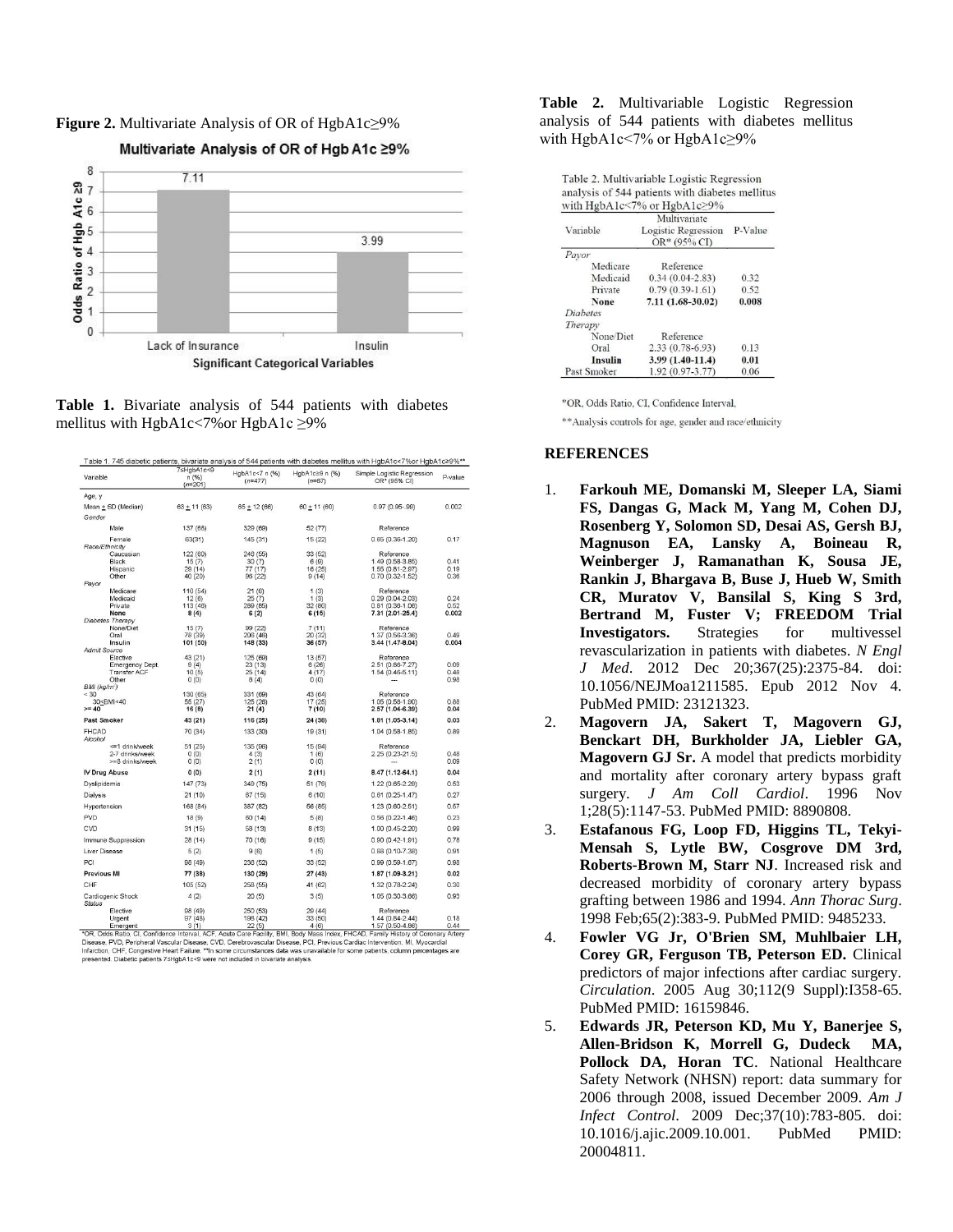- 6. HCUP facts and figures: statistics on hospital-based care in the United States, 2011. **AHRQ: Agency for Healthcare Research and Quality.** (Accessed September 4, 2014, at http://hcupnet.ahrq.gov/HCUPnet.jsp).
- 7. **Fortescue EB, Kahn K, Bates DW.** Development and validation of a clinical prediction rule for major adverse outcomes in coronary bypass grafting. *Am J Cardiol*. 2001 Dec 1;88(11):1251-8. PubMed PMID: 11728352.
- 8. **Shroyer AL, Coombs LP, Peterson ED, Eiken MC, DeLong ER, Chen A, Ferguson TB Jr, Grover FL, Edwards FH; Society of Thoracic Surgeons.** The Society of Thoracic Surgeons: 30-day operative mortality and morbidity risk models. *Ann Thorac Surg*. 2003 Jun;75(6):1856-64; discussion 1864-5. PubMed PMID: 12822628.
- 9. **Halkos ME, Thourani VH, Lattouf OM, Kilgo P, Guyton RA, Puskas JD.** Preoperative hemoglobin a1c predicts sternal wound infection after coronary artery bypass surgery with bilateral versus single internal thoracic artery grafts. *Innovations* (Phila). 2008 May;3(3):131-8. doi: 10.1097/IMI.0b013e31819165ec. PubMed PMID: 22436854.
- 10. **Halkos ME, Puskas JD, Lattouf OM, Kilgo P, Kerendi F, Song HK, Guyton RA, Thourani VH.** Elevated preoperative hemoglobin A1c level is predictive of adverse events after coronary artery bypass surgery. *J Thorac Cardiovasc Surg*. 2008 Sep;136(3):631-40. doi: 10.1016/j.jtcvs.2008.02.091. PubMed PMID: 18805264.
- 11. **Halkos ME, Lattouf OM, Puskas JD, Kilgo P, Cooper WA, Morris CD, Guyton RA, Thourani VH.** Elevated preoperative hemoglobin A1c level is associated with reduced long-term survival after coronary artery bypass surgery. *Ann Thorac Surg*. 2008 Nov;86(5):1431-7. doi: 10.1016/j.athoracsur.2008.06.078. PubMed PMID:19049726.
- 12. **Faritous Z, Ardeshiri M, Yazdanian F, Jalali A, Totonchi Z, Azarfarin R.** Hyperglycemia or high hemoglobin A1C: Which one is more associated with morbidity and mortality after coronary artery bypass graft surgery? *Ann Thorac Cardiovasc Surg*. 2014;20(3):223-8. Epub 2013 May 10. PubMed PMID: 23666248.
- 13. **Girish G, Agarwal S, Satsangi DK, Tempe D, Dutta N, Pratap H.** Glycemic control in cardiac surgery: rationale and current evidence. *Ann Card Anaesth*. 2014 Jul-Sep;17(3):222-8. doi: 10.4103/0971-9784.135873. Review. PubMed PMID:24994733.
- 14. **Al-Mashat HA, Kandru S, Liu R, Behl Y, Desta T, Graves DT.** Diabetes enhances mRNA levels of proapoptotic genes and caspase activity, which contribute to impaired healing. *Diabetes*. 2006 Feb;55(2):487-95. PubMed PMID: 16443785.
- 15. **van den Berghe G, Wouters P, Weekers F, Verwaest C, Bruyninckx F, Schetz M, Vlasselaers D, Ferdinande P, Lauwers P, Bouillon R.** Intensive insulin therapy in critically ill patients. *N Engl J Med*. 2001 Nov 8;345(19):1359-67. PubMed PMID:11794168.
- 16. **Inzucchi SE, Siegel MD**. Glucose control in the ICU- how tight is too tight? *N Engl J Med*. 2009 Mar 26;360(13):1346-9. doi: 10.1056/NEJMe0901507. Epub 2009 Mar 24. PubMed PMID: 19318385.
- 17. **Endicott K, Hynes C, Emerson D, Kokkinos P, Greenberg M, Trachiotis G.** Long-Term Survival after CABG in Diabetics with Aggressive Risk Factor Management. *World J Cardiovasc Surg*. 2014;04(12):217-222.
- 18. **Koch CG, Li L, Kaplan GA, Wachterman J, Shishehbor MH, Sabik J, Blackstone EH.** Socioeconomic position, not race, is linked to death after cardiac surgery. *Circ Cardiovasc Qual Outcomes*. 2010 May;3(3):267-76. doi:10.1161/CIRCOUTCOMES.109.880377. Epub 2010 Apr 6. PubMed PMID: 20371761.
- 19. **Boscarino JA, Chang J.** Survival after coronary artery bypass graft surgery and community socioeconomic status: clinical and research implications. *Med Care*. 1999 Feb;37(2):210-6. PubMed PMID: 10024125.
- 20. **American Diabetes Association.** Standards of medical care in diabetes--2014. *Diabetes Care*. 2014 Jan;37 Suppl 1:S14-80. doi: 10.2337/dc14-S014. PubMed PMID:24357209.
- 21. **American Diabetes Association**. Economic costs of diabetes in the U.S. in 2012. *Diabetes Care*. 2013 Apr;36(4):1033-46. doi: 10.2337/dc12-2625. Epub 2013 Mar 6. PubMed PMID: 23468086; PubMed Central PMCID: PMC3609540.
- 22. **Centers for Disease Control and Prevention.** National Diabetes Statistics Report: estimates of diabetes and its burden in the United States, 2014.http://www.cdc.gov/diabetes/pubs/statsreport14.ht m. Accessed January 1, 2015.
- 23. **Selvin E, Parrinello CM, Sacks DB, Coresh J.** Trends in prevalence and control of diabetes in the United States, 1988-1994 and 1999-2010. *Ann Intern Med*. 2014 Apr 15;160(8):517-25. doi: 10.7326/M13-2411. PubMed PMID: 24733192; PubMed Central PMCID: PMC4442608.
- 24. **Bashinskaya B, Nahed BV, Walcott BP, Coumans JV, Onuma OK.** Socioeconomic status correlates with the prevalence of advanced coronary artery disease in the United States. *PLoS One*. 2012;7(9):e46314. doi: 10.1371/journal.pone.0046314.Epub 2012 Sep 25. PubMed PMID: 23050011; PubMed Central PMCID: PMC3457990.
- 25. **Agabiti N, Cesaroni G, Picciotto S, Bisanti L, Caranci N, Costa G, Forastiere F, Marinacci C, Pandolfi P, Russo A, Perucci CA; Italian Study Group on Inequalities in Health Care.** The association of socioeconomic disadvantage with postoperative complications after major elective cardiovascular surgery. *J Epidemiol Community Health*. 2008 Oct;62(10):882-9. doi: 10.1136/jech.2007.067470. PubMed PMID: 18791046; PubMed Central PMCID: PMC2602741.
- 26. **Koch CG, Li L, Kaplan GA, Wachterman J, Shishehbor MH, Sabik J, Blackstone EH.** Socioeconomic position, not race, is linked to death after